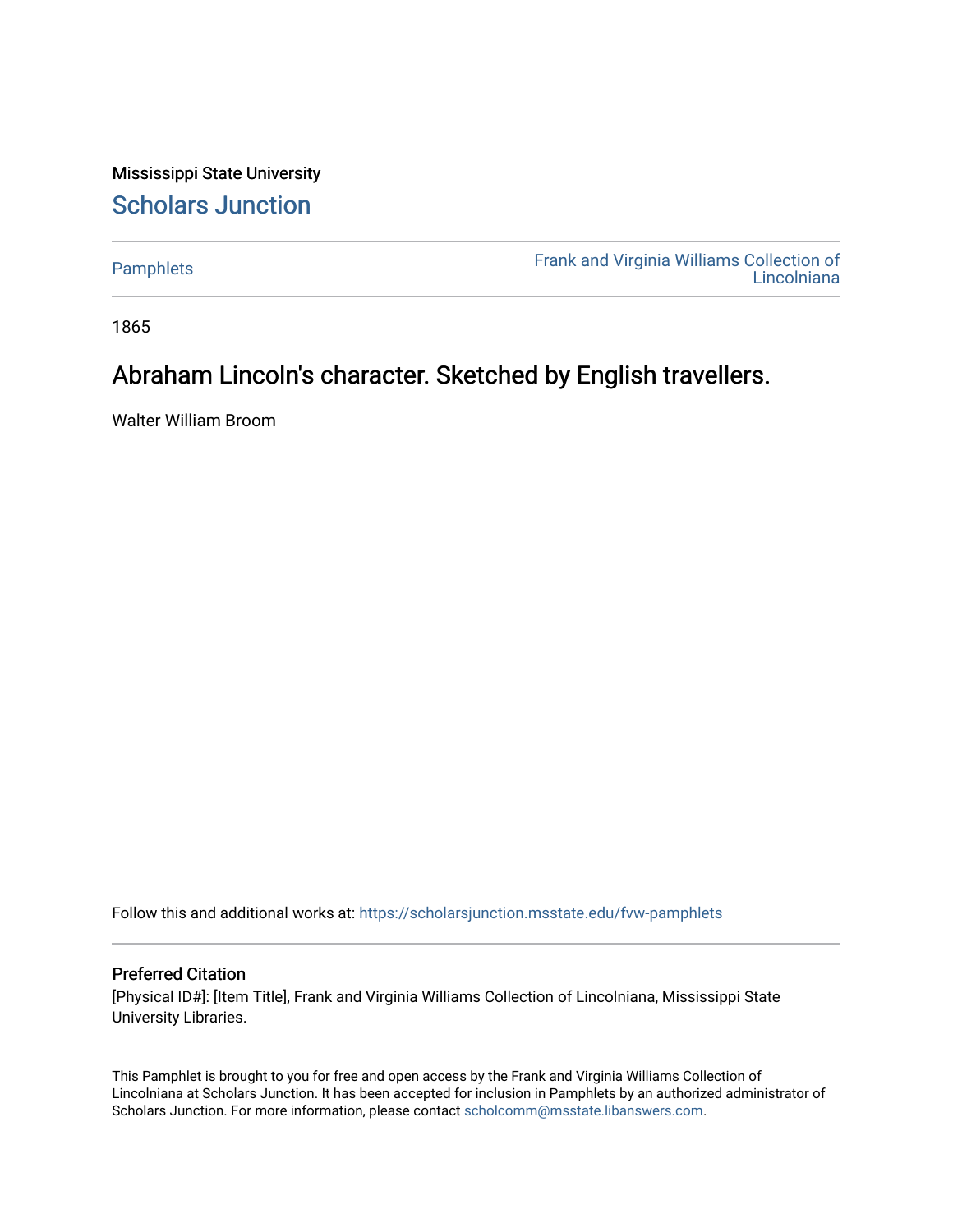## ABRAHAM LINCOLN'S CHARACTER.

#### SKETCHED BY ENGLISH TRAVELLERS.

Political foes and friends alike give profound homage to the earnest, industrious, and consistent rail-splitter. Patient, prudent, honest-these virtues commanded the admiration of the world. He was a man-he is now deemed a saint, because he was a man. Slow of thought but firm of action, not rash but bold, unpretending and innocent as a child, but earnest and wise as patriotism and judgment can make a man, he carefully and bravely guarded and sustained the Nation's power and progress. Genial as a child, he cracked jokes and made them appropriate to every occasion; affectionate as a woman, he was inspired to award "charity for all." His heart pure as ocean's spray, he faithfully represented the simple grandeur, the unfettered progress, the toleration of creeds unbounded by sects, and the ever-expanding freedom of American Republicanism. Tory and Liberal are forced to respect this moral hero, this treely-chosen Chief of a People's affections and of a People's Christian principles.

The Rev. W. MALLET says ('Errand to the South" p. 16, Eng. ed.)

"The President (LINCOLN), who was neatly dressed in a suit of black, is just six feet two inches in height, of spare and upright figure; his hair is black; his eyes have a remarkably calm expression; his features are strongly marked; his complexion dark; his address and manner betokening perfect self-possession; very ready to enter into conversation, and to set you at once at your ease."

州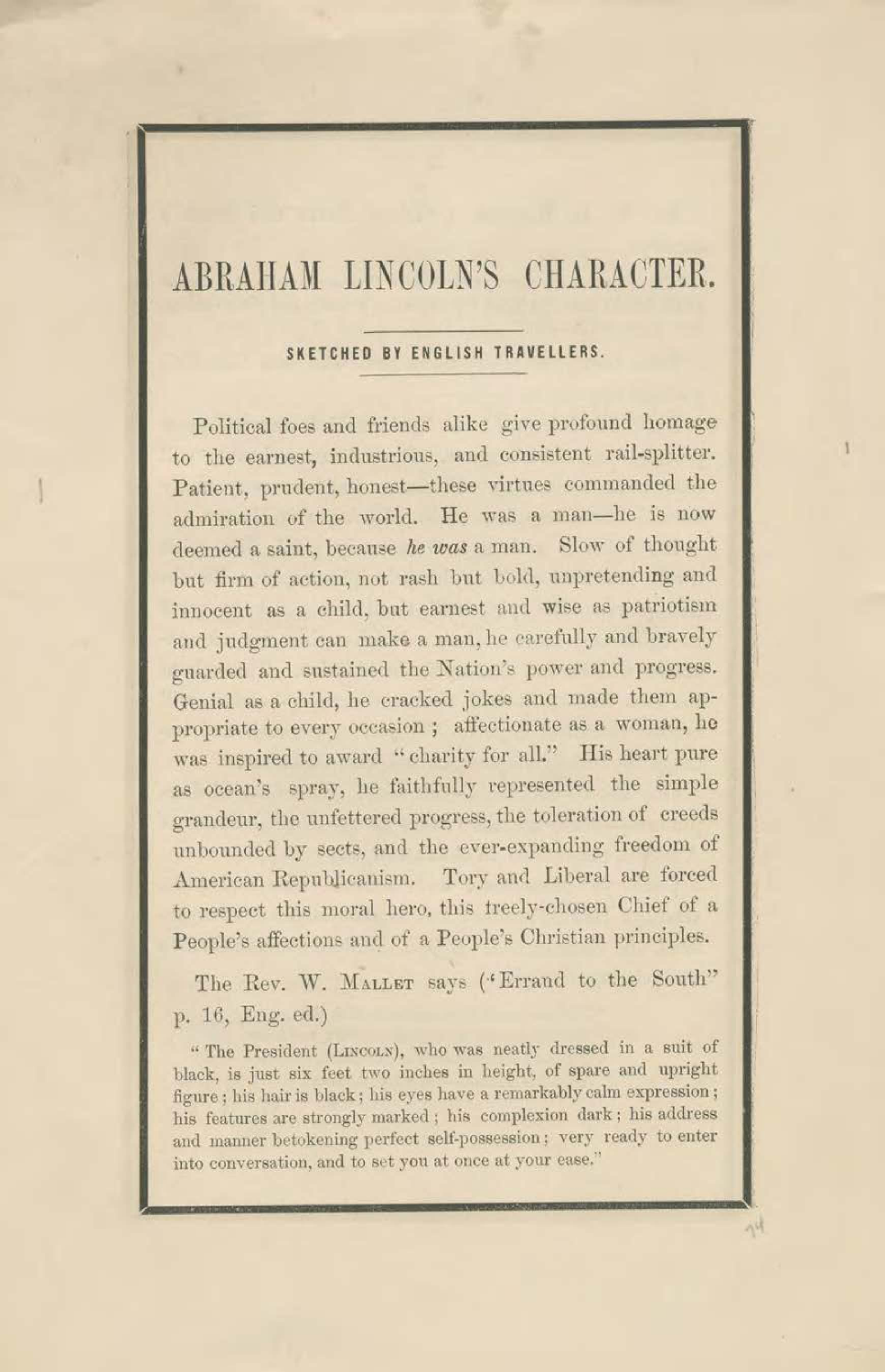Mr. W. H. RUSSELL ("Diary North and South") declares.

"There have been many more courtly Presidents, who, in a similar crisis, would have displayed less capacity, honesty, and plain dealing, than Abraham Lincoln.'

Thus testify English travellers, who are Lincoln's political opponents.

But the flesh is gone! In Springfield flowers will grow profusely around his grave. Their lustrous beauty will ever smile upon, they will scatter fragrance perpetually around the resting-place of Freedom's purest Martyr.

His spirit is with us! O heavenly gift! His spirit dwells in a Nation's heart, his principles inspire a Republie's power. His spirit will thrill our youth to great thoughts and brave actions. Neither time nor circumstance will shroud that spirit in oblivion. Throughout the eras that spirit will charm the noble-hearted, will bestow bountiful hope on the poor, oppressed, and untaught of unholy empires, cursed with Cæsarism.

One heart-one mind-one soul! Affection, wisdom, pureness—these are the virtues of the United States of America, personified in ABRAHAM LINCOLN!

Gaze, ye Monarchs ! and become wise and pure. Gaze, ye Down-Trodden! and become inspired, strengthened, and Emancipated by God's faithful son and Christ's undeviating disciple.

> "Our hearts, our hopes, are all with thee, Our hearts, our hopes, our prayers, our tears, Our faith triumphant o'er our fears, Are all with thee-are all with thee."

> > W. W. B.

 $\overline{2}$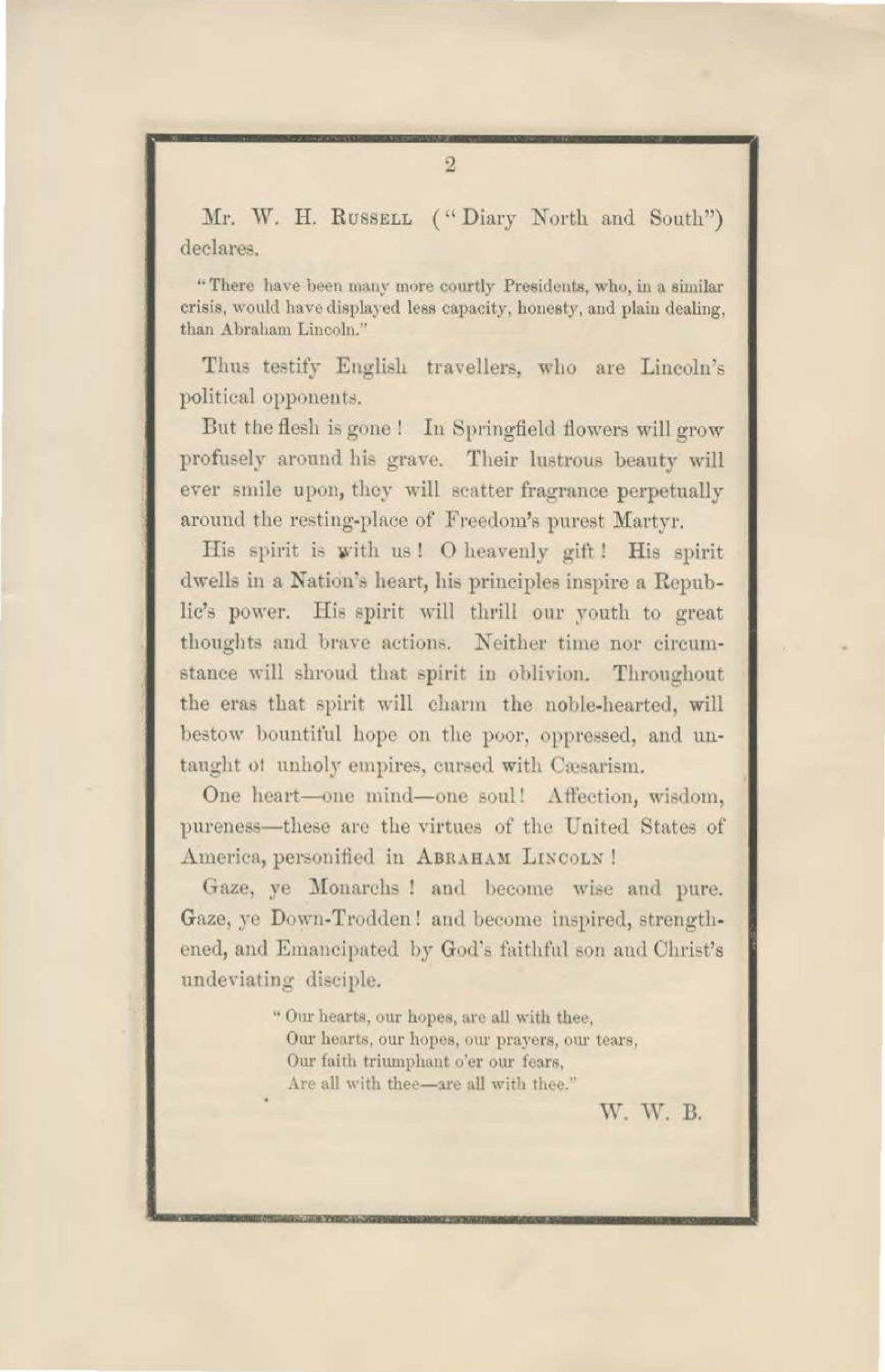# IN MEMORIAM.

Gone! But still his spirit is here; Tears are falling round his bier. Gone! His holy spirit is here; Inspiring truly a Nation's fear. Gone! Still his noble words indite Freedom, and a Nation's might. Gone! His faith and goodness throw Progress o'er a Nation's woe. From the People? Born to care; Noble, holy, beyond compare! Soft! Lay his bones where flowers grow; Joy shines around a Nation's woe. Sweetly sing the Psalm of Life; Peace shall flow through a Nation's strife.

Spring forth the Good, depart the foul and wrong; We sorrow once, EVERMORE we're Pure and Strong!

W. W. B.

BROOKLYN, April 30, 1865.